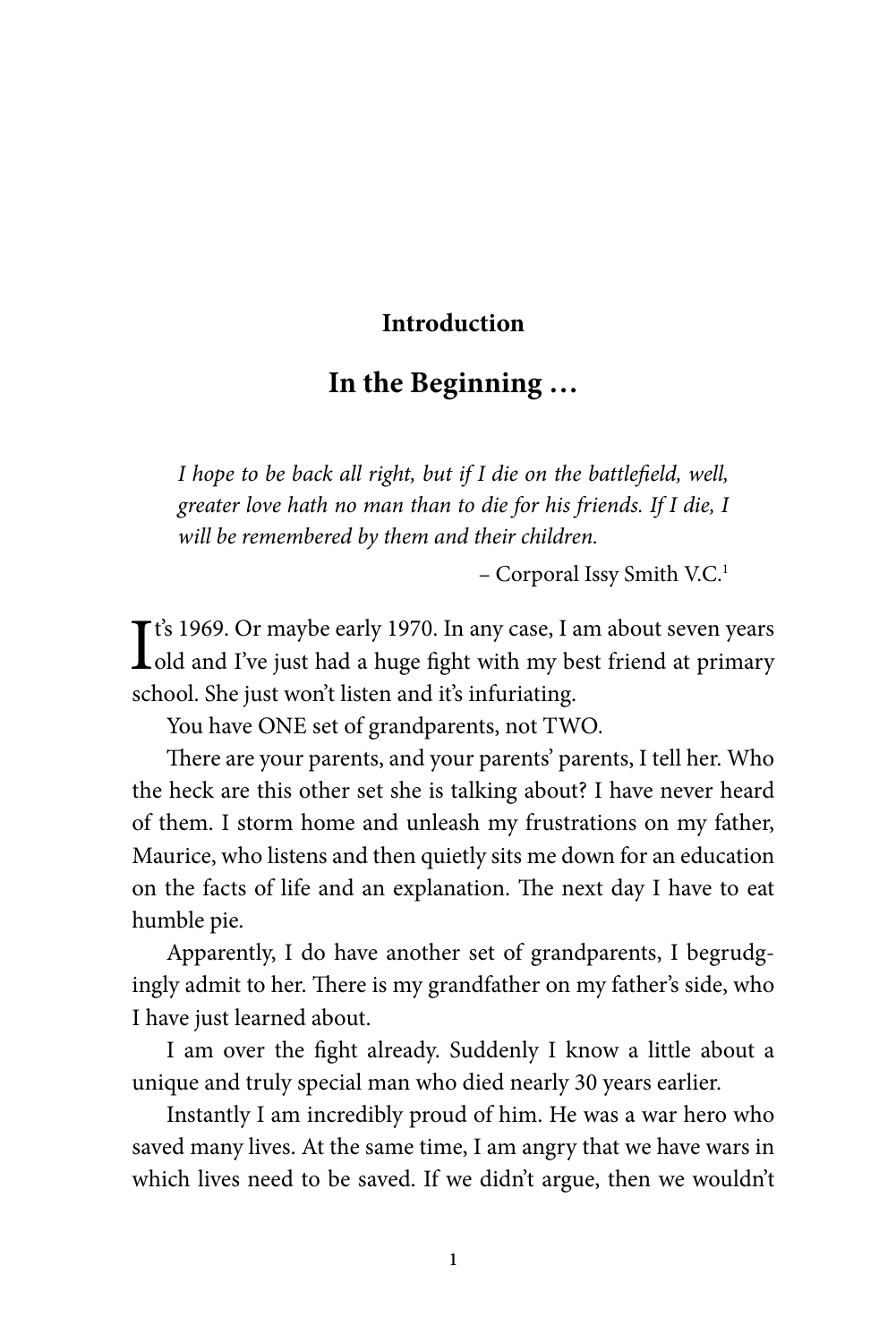have wars. And I would have a grandfather I could have met and loved in person.

Yet I have met him, through his legacy.

They say a cat has nine lives. If this fallacy was indeed true and could apply to people too, then my grandfather used at least that many more lives than his allotted one. Had just one of these near misses been a direct hit, then neither my father nor I would have been here to grace this earth and tell his story.

But this isn't just a combat tale about escaping death multiple times through fortuitous and sometimes fluky survival. This is also about a man with as many different livelihoods and experiences as escapes, each interwoven with a fabric of compassion, perplexity and intrigue.

So who was this man, Issy Smith VC?

What is published about him is extraordinary. Aside from the books and websites in which he features, I found close to 2000 newspaper articles about him, most printed more than a century ago, and likely just a hint of the true number that could be amassed from all over the world if every country's archives and every newspaper's pay service was utilised. Yet almost nothing written about him is consistent. The media varies his name, his age, his place of birth, where he lived and what he did. The man himself added to the mystery, being whimsical with his personal details and remaining modest about his deeds.

The only fact that remains the same is the award of the Victoria Cross – the highest award for military valour that can be bestowed by the British Armed Forces. Presented to him for one of his incredible acts of bravery at the Second Battle of Ypres in 1915, it became the story of the times in Great Britain, France, Ireland, and as far across the world as the Americas and Australia. After its announcement, the media went to town with both real and unsubstantiated stories of his life and exploits. According to the press reports, he became one of the world's greatest heroes, having participated (it would appear) in the capture of German New Guinea and the wreck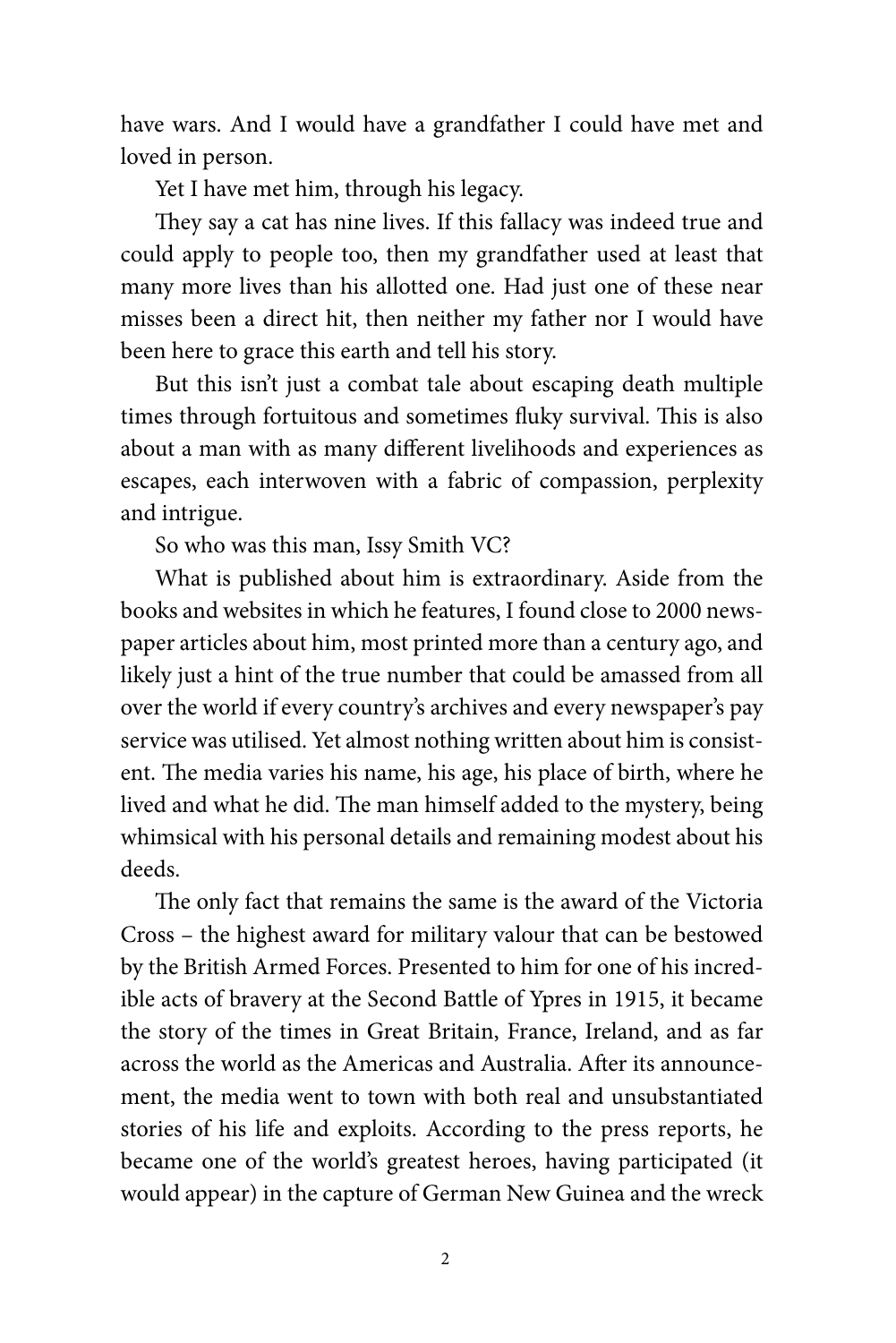of the SS *Emden* in Cocos islands, as well as fighting in the battles of Givenchy, Neuve Chapelle, the First Battle of Ypres, the Dardanelles Campaign and Hill 60. Then, after the Second Battle of Ypres and gallant rescues which led to the award of his VC, he was apparently engaged in the battle of Loos and later, sometime after his ship was torpedoed, personally volunteered to row out and save Russian soldiers from their blazing and sinking ship. It would appear that he was involved in the Siege of Kut, the fall of Baghdad and the fall of Jerusalem, and he was purported to be the youngest, the first and the only Jew to ever receive the highest honour Britain could bestow. He became a film star with journalists claiming he featured in more than 20 films, was embroiled in a political drama and scandal, and in the course of this notoriety, the secret identity of the famous English boxer, Jack Daniels, was revealed with great excitement as his alias.

Which of these stories was real? Issy made no attempt to dispel the myths or to separate facts from fiction, and as a result, a mixture of truth and fantasy continues to be reported in the history books to this day.

This makes the mystery about the man himself all the more puzzling. Who was he really and what made him tick? Was he a ratbag, a rebel or a saint? It is obvious from the events that unfold that he wasn't a coward, a wise-guy or a misfit. Nor, from these tales, was he a slacker or a snob. Although inborn with a strong spirit and a wild streak, he bore no racist views, held no radical ideals and carried no grudges.

As I dug into his life and times, what I found underneath the hype was a battler, a fighter, a saviour, a good Samaritan and a man deeply proud of his faith.

All rolled into one.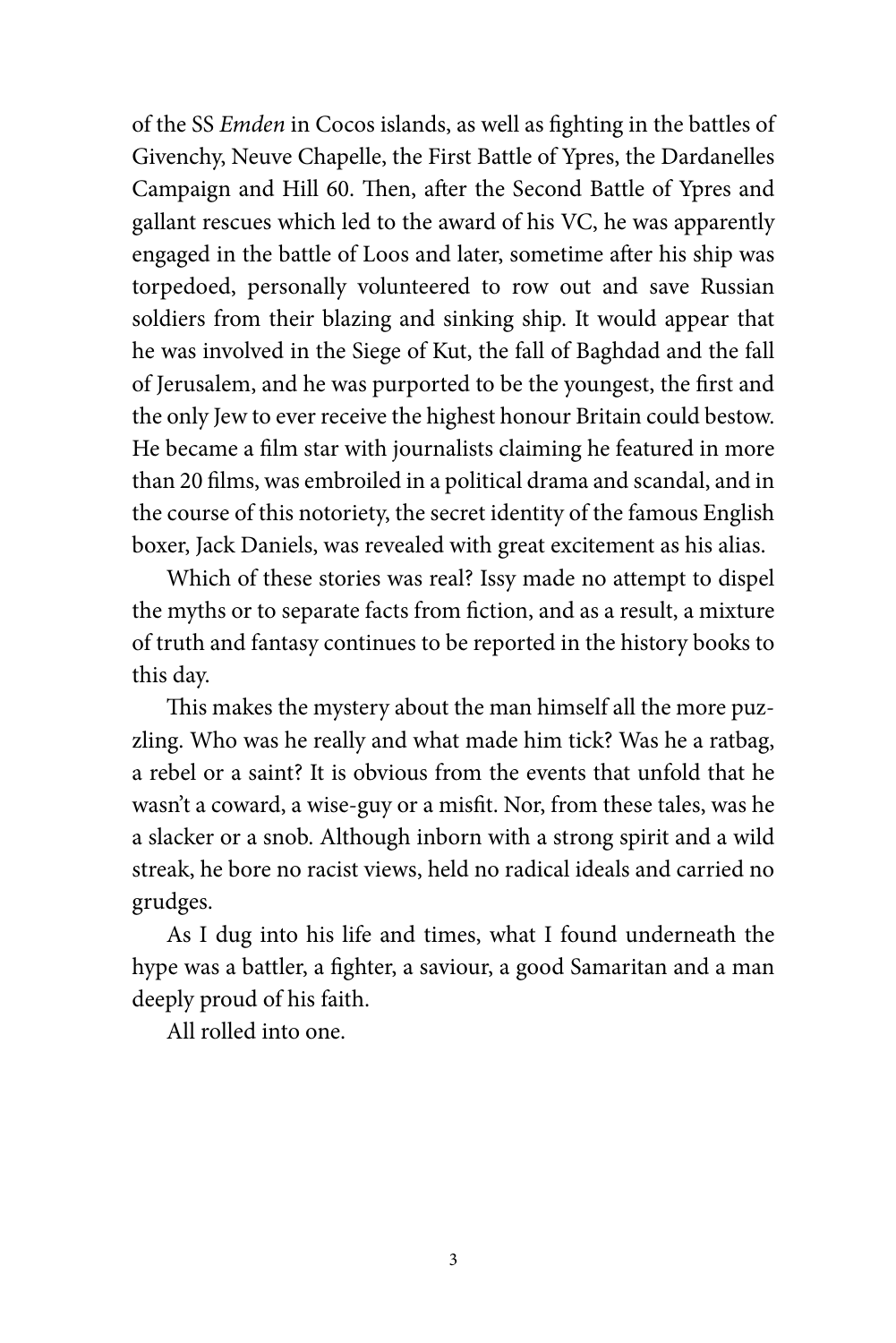## **Chapter 10**

## **Neuve Chapelle**

The SS Miltiades sailed to Port Said, Egypt, where it parted with the Australian troopships before continuing on to England, reaching Plymouth on 22 December 1914. Issy's military records state that he had arrived in Ashton-under-Lyne thirteen days earlier.<sup>1</sup>

During the voyage the Ottoman Empire, including Constantinople, his place of birth, entered the war on the side of the Central Powers – the enemy. If Issy did not know of this development while at sea, he would most certainly have learned of it by the time he reached England. Whatever tugs of allegiance he had towards his birthplace, if he had them at all, were never displayed.

On arrival at the barracks, nearly all reservists were immediately promoted to Sergeant so they could bring the new recruits up to speed as quickly as possible.

But not Issy. He was appointed Acting Lance Corporal, Manchester Regiment. I can only assume this was due to his poor conduct record and the belief that his leadership qualities were unsatisfactory. More surprising, however, was that the rank he was given was lower than when he had been demobilised two years previously. I find that hard to explain.

For Issy, there was no time to argue the point. In less than a fortnight he would be equipped and transferred.

It is quite possible that the following incident occurred while waiting to be despatched. According to a family anecdote, he was on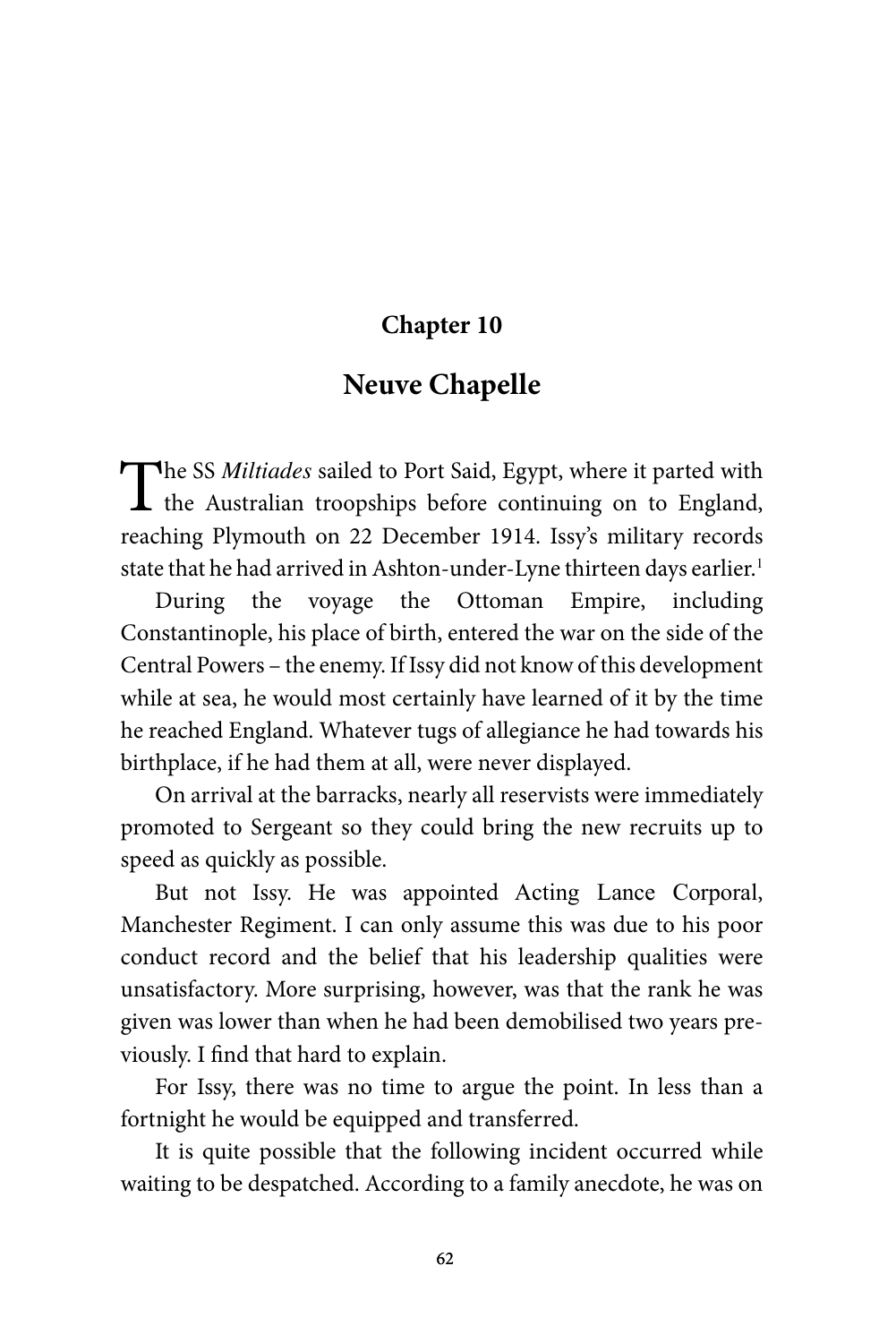the terrace of a café in England talking to a friend in Yiddish when an officer overhead him and, thinking the language was German, mistook him for a spy. Issy retrieved his boxing skills and wasted no time launching a swift uppercut that left the officer's jaw in a sorry state. Issy was a fighter who did not tolerate intimidation.

Where the army sent him first is unclear. Some newspaper stories reported, months later, that he fought in the Battle of Givenchy on 19–20 December 1914, copped a bullet and spent three months in hospital. The 3rd (Lahore) Division, his former unit, *was* fighting at Givenchy during that period and, taking into account the conflicting records, it is not impossible (though it seems unlikely) that Issy could have just made it by that time.

In 1927, Issy gave brief particulars of his service where he apparently told a reporter that he landed at Marseilles on 19 December, went into action at Givenchy five days later and was subsequently wounded there. This places him in the location, but after the main battle – which could be a simple memory loss of the exact dates, or the reporter's shabby journalism. There was also a story that he played soccer with the Germans in the Christmas truce of 1914. This truce occurred along a number of places on the Western Front in that year only and generally (with a few exceptions) was prohibited from happening again. But there is no evidence to confirm he was there at that time.

Instead, in a book written about him in 2014 by a member of the Manchester Regiment, he was believed to have been posted to the Special Reserve at its new base at Cleethorpes on England's east coast.<sup>2</sup> The Special Reserve was established to maintain a supply of additional manpower for the British Army in times of war. Organised into battalions, they provided a third unit for each of the regular army's two-battalion infantry regiments. Issy was assigned to the 3rd Battalion (Special Reserve) Manchester Regiment. In addition to training recruits and providing replacements, his unit's role at Cleethorpes was to guard the coast and, in particular, the River Humber.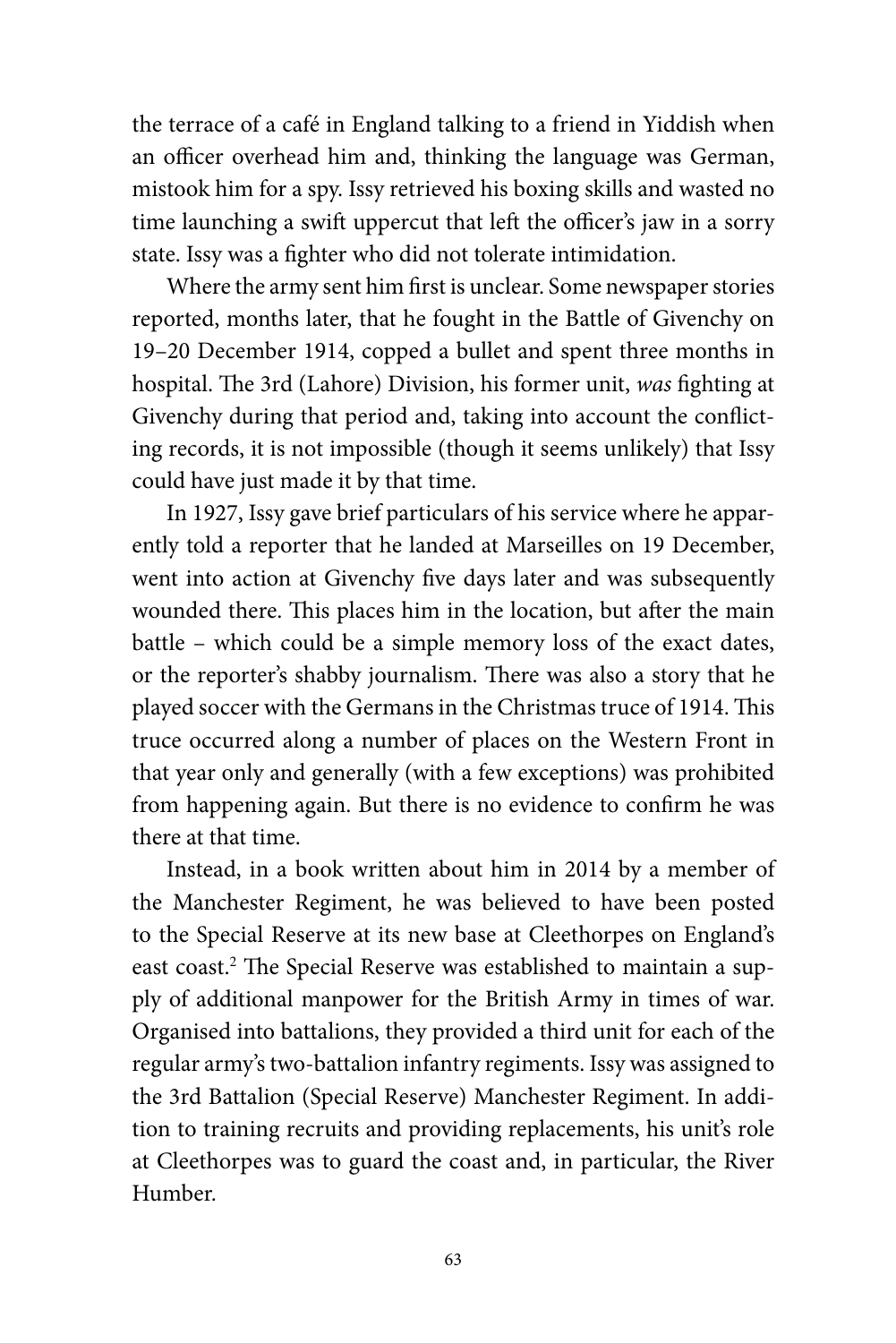Issy's stay there was short. As the fighting in France intensified in early 1915, he was sent to rejoin the 1st Manchesters, still part of the Jullundur Brigade, who were in the trenches between Festubert and Neuve Chapelle. Alf, who had stayed with the 1st Manchesters and seen combat in Givenchy in December 1914, was with them. Two more Indian brigades, the Sirhind and the Ferozepore, also part of the 3rd (Lahore Division), were there too, along with the 7th (Meerut) Division.<sup>3</sup>

The first of the Indian troops to arrive in Marseilles in August 1914 fell victim to the freezing weather. The new winter uniform wasn't ready and they were forced to endure the rain and snow in their summer khaki drill. Marching to their destinations would have been particularly unpleasant, and not just because of the climate. Packs were heavy, initially weighing over 70 pounds (32 kilograms) – about the same as a medieval suit of armour. Later, with the addition of steel helmets, box respirators, wire cutters and extra ammunition, stories abound that they weighed as much as 110 pounds (49 kilograms)! Clothing was often itchy and army boots, too, were frequently uncomfortable. Made to a few standard sizes, they rarely fitted well – a soldier was lucky if he didn't suffer raw and blistered feet.

By February 1915 the troops had warmer clothing, but were dealing with punishing conditions – operating often from shallow and poorly constructed trenches that offered minimum protection from the elements or the enemy. Continuously bombarded with artillery fire or picked off by snipers, they became known, like many other soldiers during that time, as 'cannon fodder'. The fierce combat came as a terrible shock. One soldier wrote home: 'This is not war; it is the ending of the world.'

The lines of opposing trenches now ran all the way from the English Channel to the French–Swiss border. The area between the Allied and enemy lines was referred to as 'No Man's Land' – a barren terrain consisting of craters, endless barbed wire, and broken and abandoned military equipment. Soldiers killed in this space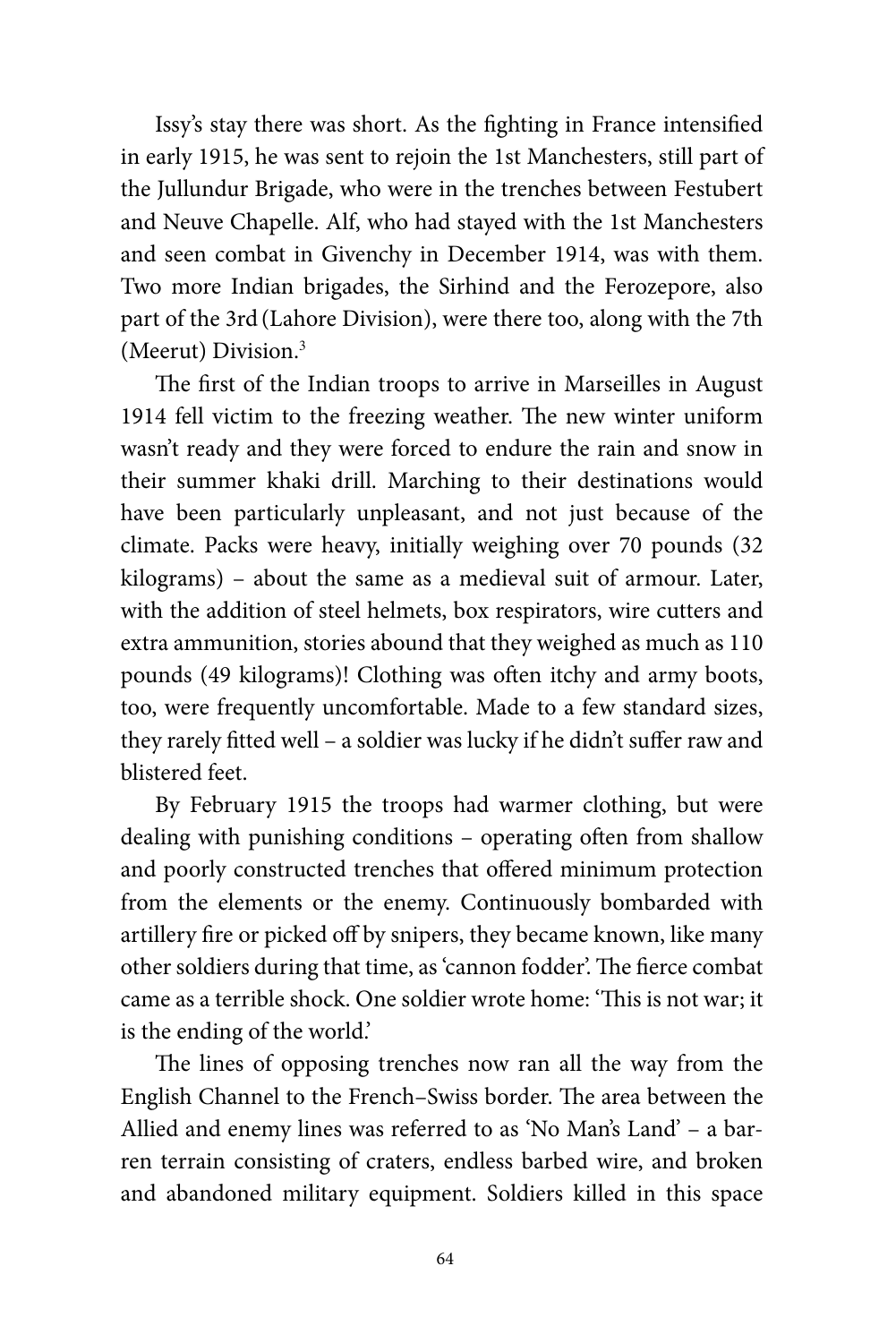generally could not be retrieved without enormous risk. During heavy battles, trenches could be battered by artillery fire constantly during the day and then subjected to multiple incursions at night. Soldiers who died in the trenches lay or were buried largely where they fell.<sup>4</sup>

With the unrelenting rain, the trenches filled with water. Standing in the water, which could be waist-high, promoted frostbite and trench foot.<sup>5</sup> Corpses, excrement and food scraps that littered the trenches attracted rats. Just one pair of rats could produce 880 offspring in a year and as their food supplies grew, so did their size and numbers. Lice, which accompanied the rats, caused endless itching, typhus and trench fevers.

Altogether the conditions, attacks, vermin and parasites compounded the men's misery, afflicting them day and night.

Issy joined Alf and his original brigade in the trenches near the village of Neuve Chapelle.<sup>6</sup> Since water levels in the area were close to the surface, these trenches were not deep and consisted mostly of parapets made from piles of soil and sandbags. They overlooked fields broken by many small drainage ditches and separated by rows of decapitated willow trees, behind which German snipers had cover and a considerable advantage.

Neuve Chapelle consisted of just a smattering of houses, already ruined and now fortified by the enemy which had broken the trench line in the previous October. The town was neither large nor of significance, but if Allied forces could penetrate and re-seize it and the slightly higher ground of Aubers Ridge, which offered a good observation point, they could move through to the city of Lille and then intercept the roads, railway lines and canals used by the enemy as transport routes. The little town thus became strategic and the site for the first planned large-scale British offensive. A consortium of 40,000 British, Canadian and Indian troops prepared to take part, with their attack approach used as the model on which all future assaults would be based – concentrated bombardment of enemy artillery followed immediately by attack. Efforts would then be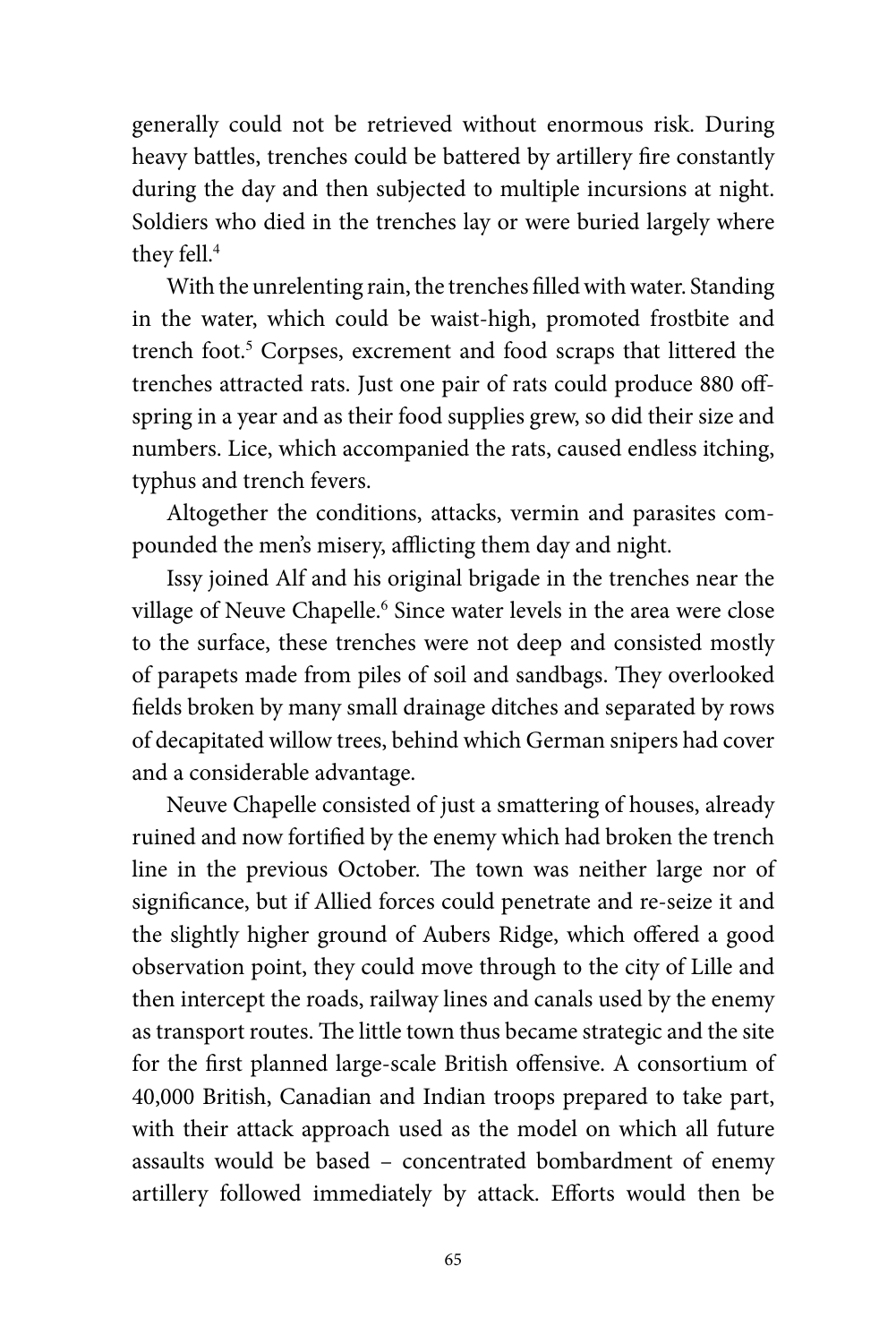concentrated on preventing the enemy reserves from coming up.

On the night of 9 March it was cold, with steady rain and snow flurries that turned, in the early hours, to damp fog. The assault began at daybreak the next morning, with hundreds of guns firing at once. A British supply officer, Herbert Stewart, described the incredible bombardment and destruction:

As soon as the range had been accurately secured, a tremendous fire was opened on the village of Neuve Chapelle and the neighbouring trenches occupied by the enemy … Under this hail of flying metal, the village, the neighbouring trenches, and the whole German position selected for attack were blotted from sight under a pall of smoke and dust. The earth shook and the air was filled with the thunderous roar of the exploding shells. To the watching thousands the sight was a terrible one: amidst the clouds of smoke and dust they could see human bodies with earth and rock, portions of houses and fragments of trench hurtling through the air.<sup>7</sup>

Once the line was broken, the infantry advanced. Indian troops provided nearly half the assaulting force and were the first ones sent in. The 1st Manchester Battalion, including Issy and Alf, proceeded as advanced guard with the 47th Sikhs and were attacked by heavy enemy shellfire. The soldiers ducked for cover behind breastworks and, as night fell, slept in ruined houses.

On the morning of 11 March, they again moved forward, but enemy fire killed or injured a number of officers and men, adding to a battlefield already littered with the dead and the wounded. Due to severe losses from the previous day, the 59th Rifles, who were to be the backup, had to be brought up into the front line – now there were no reserves. The troops sheltered behind houses, but the enemy's guns and shells turned and fired into the buildings, forcing them to retreat. At 8 pm, as the shelling eased, they withdrew to the ruins where they had spent the previous night.

At 5 am on 12 March, the Jullundur Brigade, with the Manchesters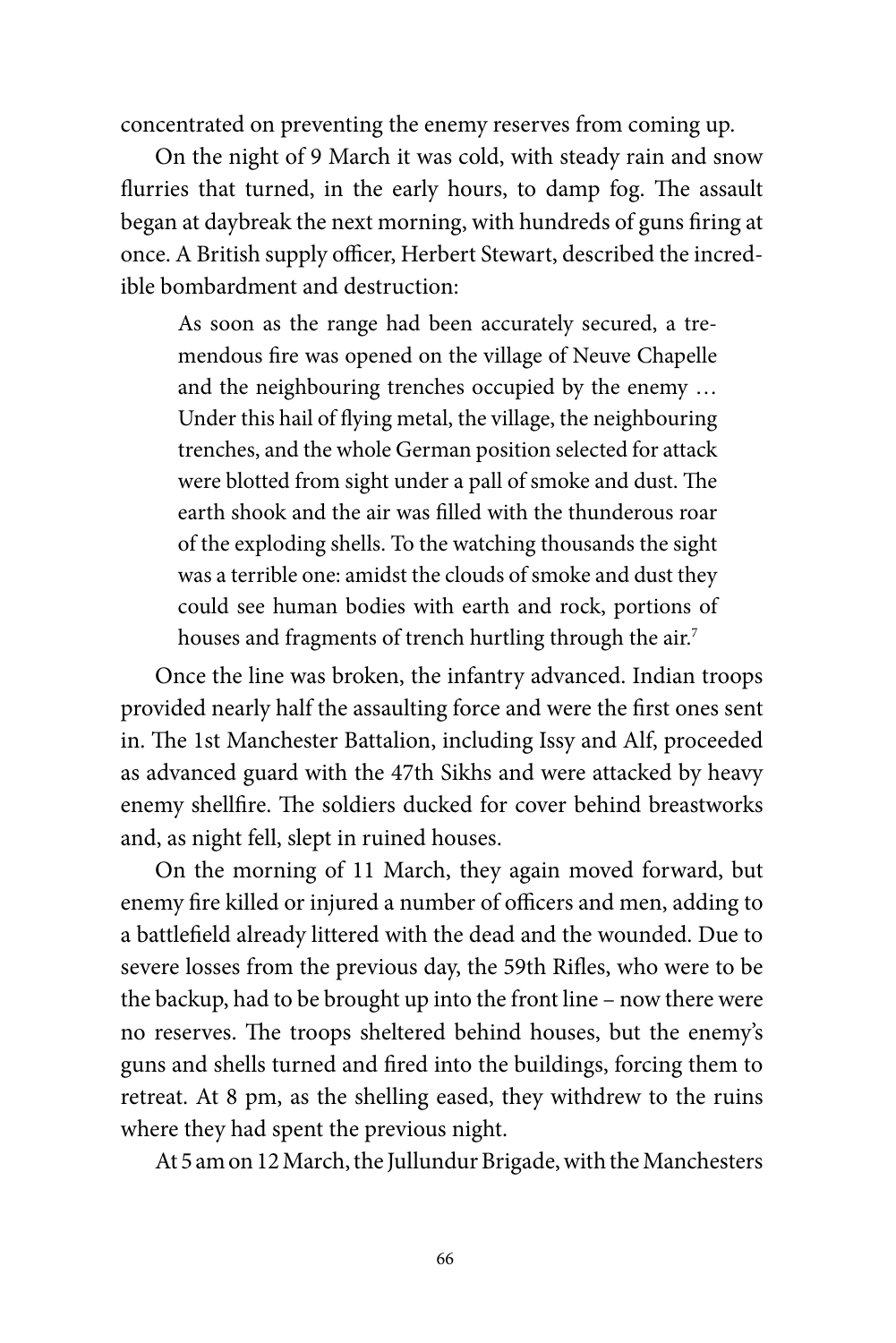leading, moved again towards Neuve Chapelle, the road on which they travelled being constantly hit by enemy fire. At 9 am they received orders to attack the Bois du Biez, behind the German line. There were gaps in the line where the trenches were crossed by roads and dykes, and as men scurried across to move into position, they were hit by shells and rifle fire. There were heavy casualties and, when coupled with the previous day's shellfire, resources were rapidly diminishing. Due to these impacts, the attack was postponed until 1 pm.

Orders were eventually given to commence the assault and soldiers bravely clambered over the parapets into intense enemy fire. Many were killed. In the midst of the fighting, Issy came face to face with a German soldier and was at the point of bayonetting him when something held him back. He didn't bayonet the man, but took him prisoner. On searching him, he found he was wearing a Jewish token. According to Issy, that told him that there was a God, and with his help they would win the war.

The battle was fierce and raged over and around the trenches for hours. It was 4.30 am before the battalion was eventually withdrawn.

Although the history books describe the battle as 'finishing' on the fourth day, 13 March, with the capture of Neuve Chapelle, the fighting did not stop. Over the next three days, Issy's battalion were forced to escape and return several times a day from the church where they were attempting to rest until safer billets could be found. On the night of 18 March, they moved back to the trenches at Bois du Biez and relieved other brigades. For the next four days, despite still being shelled, they strengthened the defences and at night buried the dead. Issy was reported to have been wounded – apparently shot in the arm; but if he was, it went unrecorded and it is not known how he was treated.

The attack at Neuve Chapelle did not go as planned. A breakdown of communications caused confusion and allowed enemy reserves to seal the break in the trench line more quickly than it could be